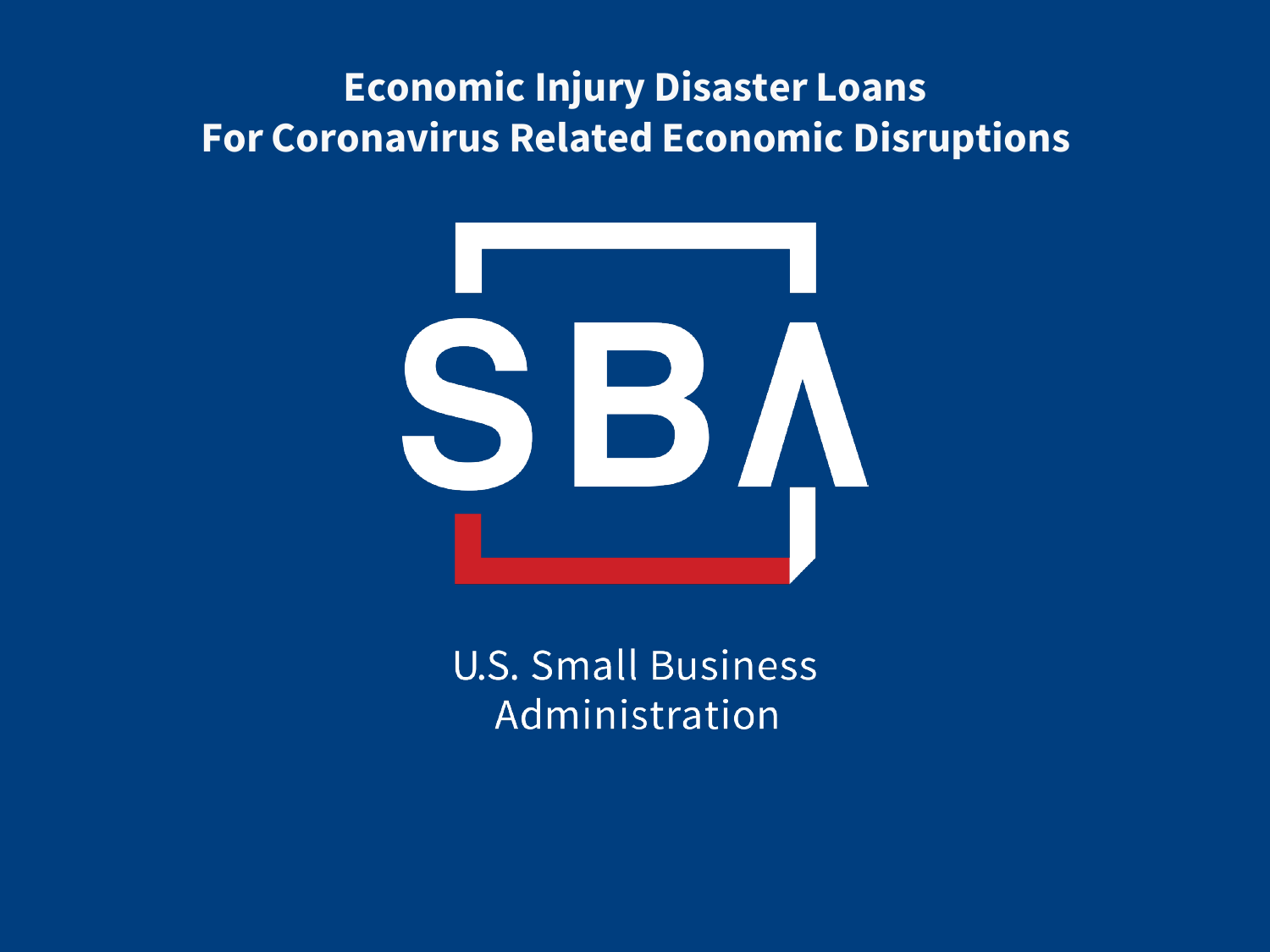# **SBA's Economic Injury Disaster Loan Basics**

### **What businesses are eligible to apply?**

- small businesses
- small agricultural cooperatives
- small aquaculture businesses
- most private non-profit organizations

### **This includes:**

- Businesses directly affected by the disaster
- Businesses that offer services directly related to the businesses in the declaration
- Other businesses indirectly related the industry that are likely to be harmed by losses in their community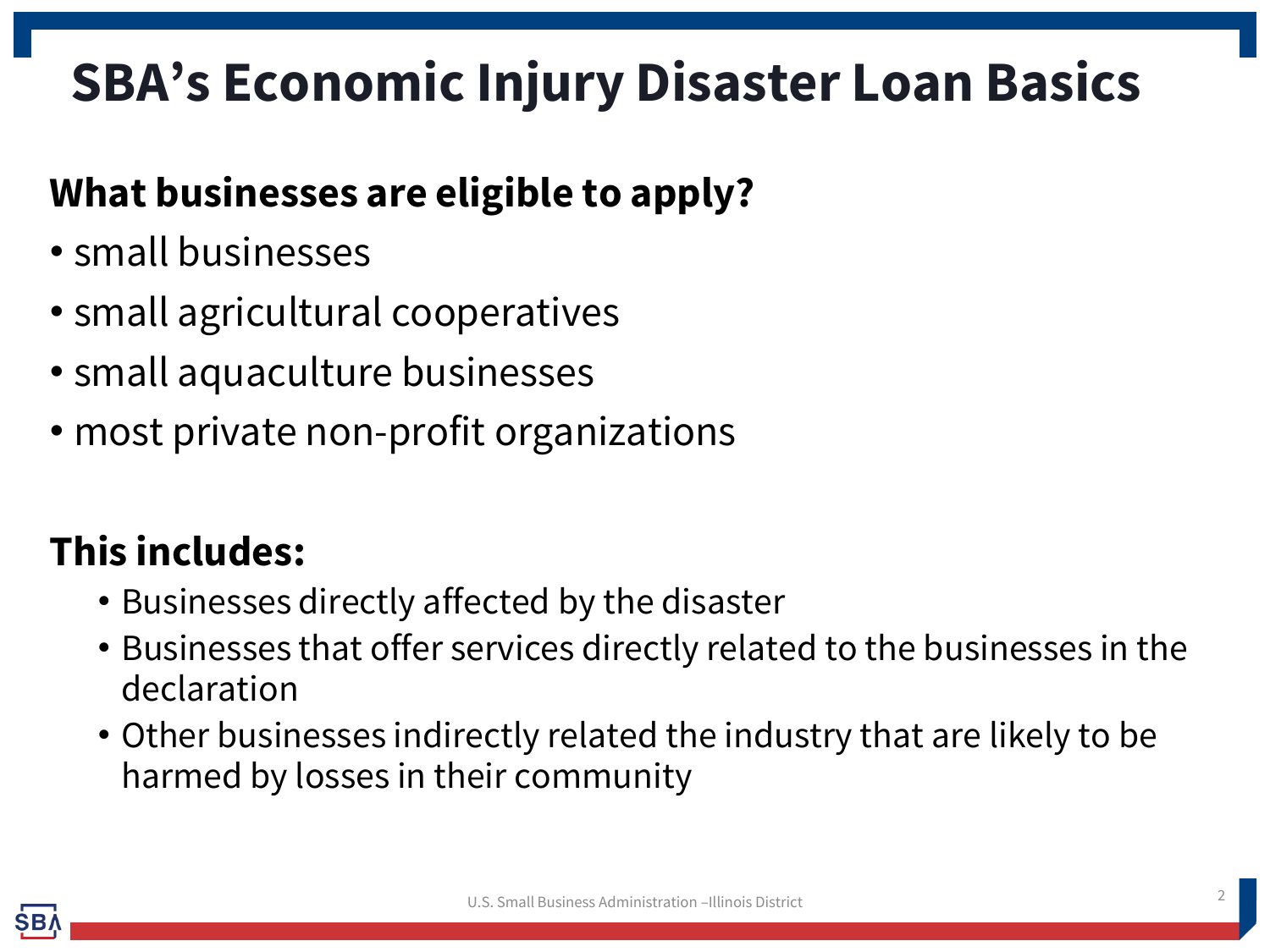## **What defines small business?**

### **Size Standards**

- Traditional Industry Size Max NAICS
- Retail or Service \$7 Million
- Manufacturing 500 Employees
- Wholesale 100 Employees

Alternate Size Max

- the maximum tangible net worth of the applicant is not more than \$15,000,000; and
- (ii) the average net income after Federal income taxes is not more than \$5,000,000.

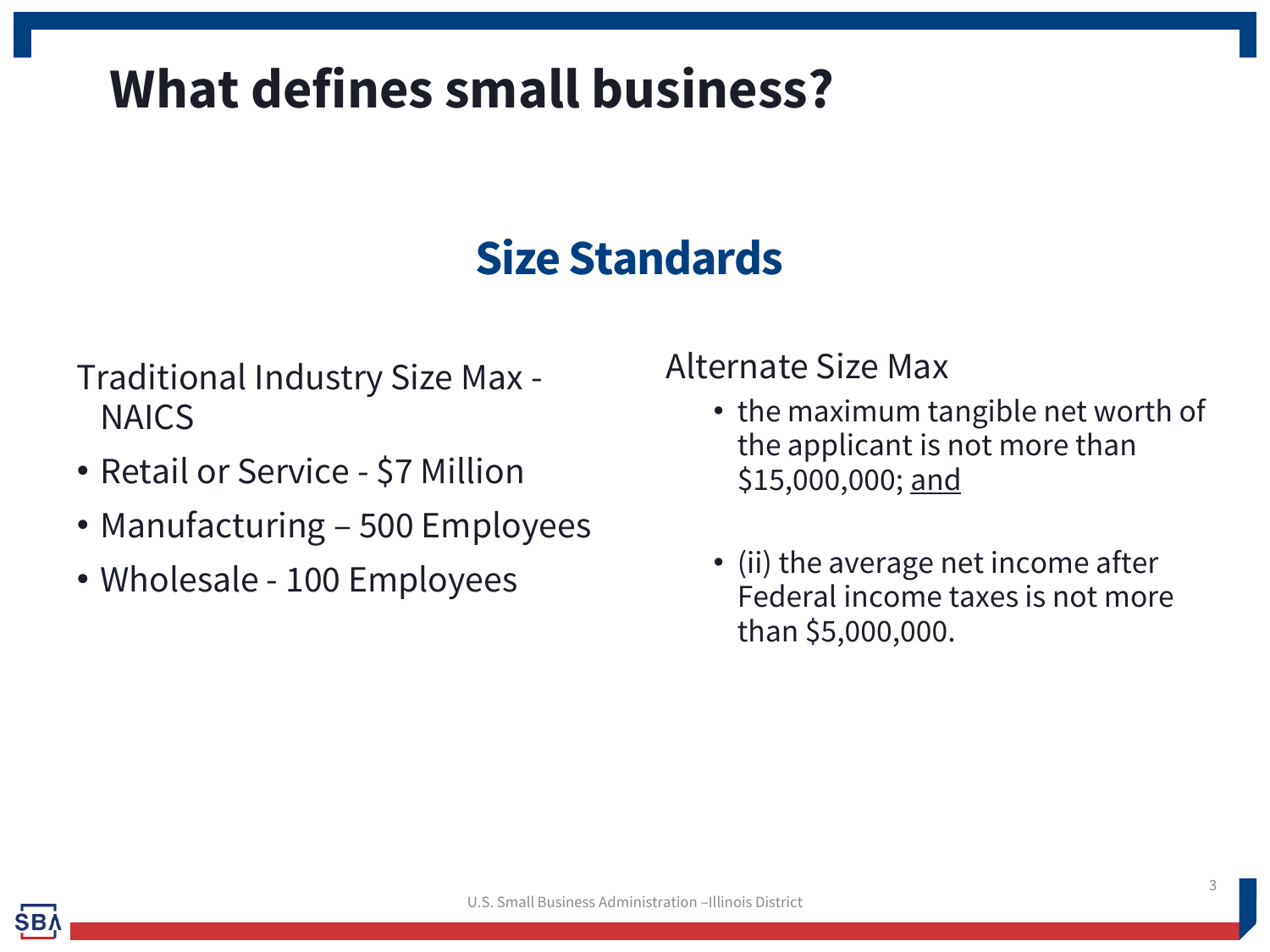## **SBA's Economic Injury Disaster Loan Basics**

#### **What is the criteria for a loan approval?**

Credit History-Applicants must have a credit history acceptable to SBA.

Repayment –SBA must determine that the applicant business has the ability to repay the SBA loan.

**Eligibility-The applicant business must** 

- be physically located in a declared county
- Have suffered working capital losses due to the declared disaster



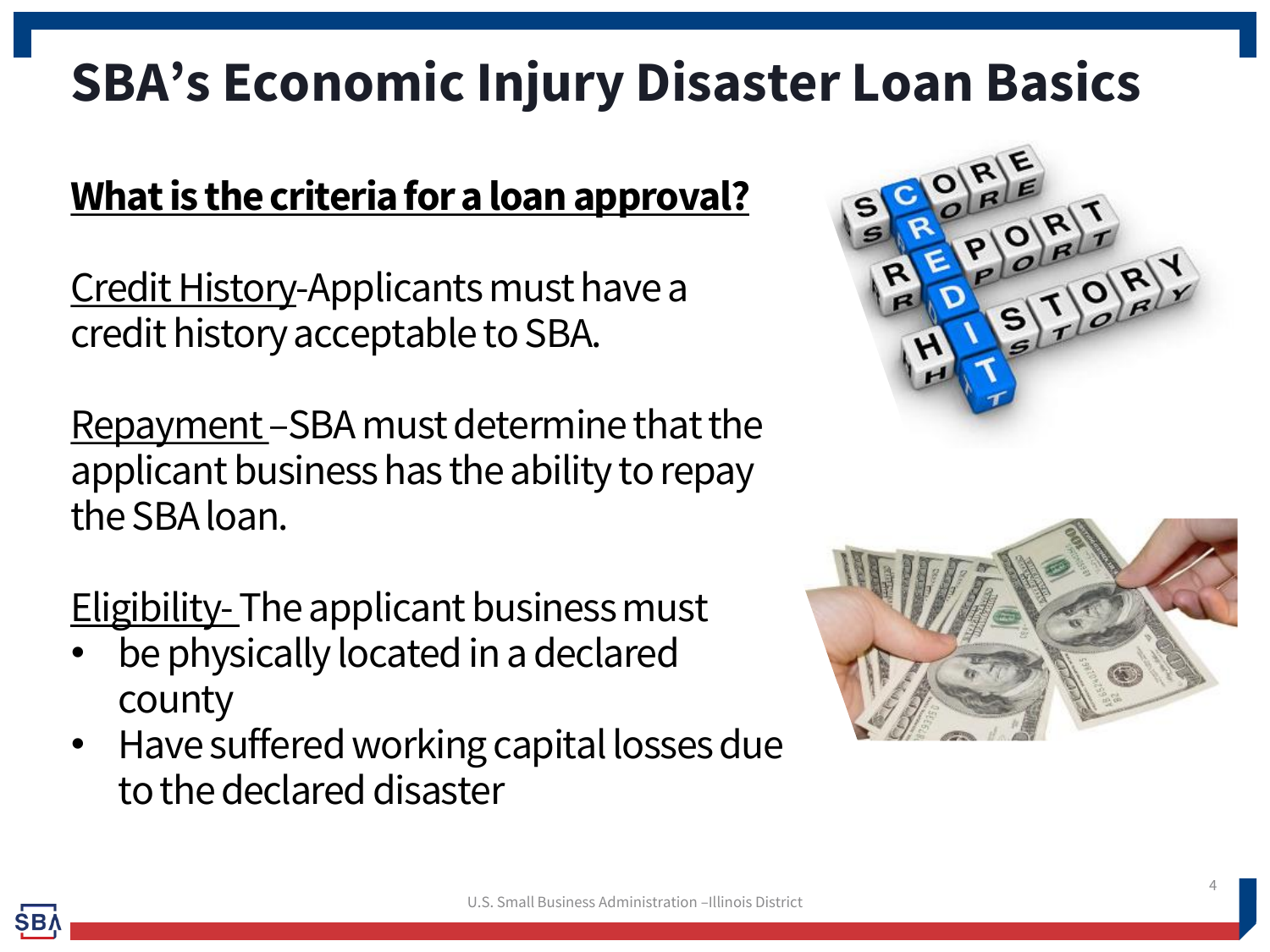## **SBA's Economic Injury Disaster Loan Terms**

#### **How much can I borrow?**

Eligible entities may qualify for loans up to \$2 million.

The interest rates for this disaster are 3.75 percent for small businesses and 2.75 percent for nonprofit organizations with terms up to 30 years.

Eligibility based on the size (must be a small business), type of business, and its financial resources.

#### **How can I use the loan funds?**

- Fixed debts
- **Payroll**
- Accounts payable
- Other bills that could have been paid had the disaster not occurred.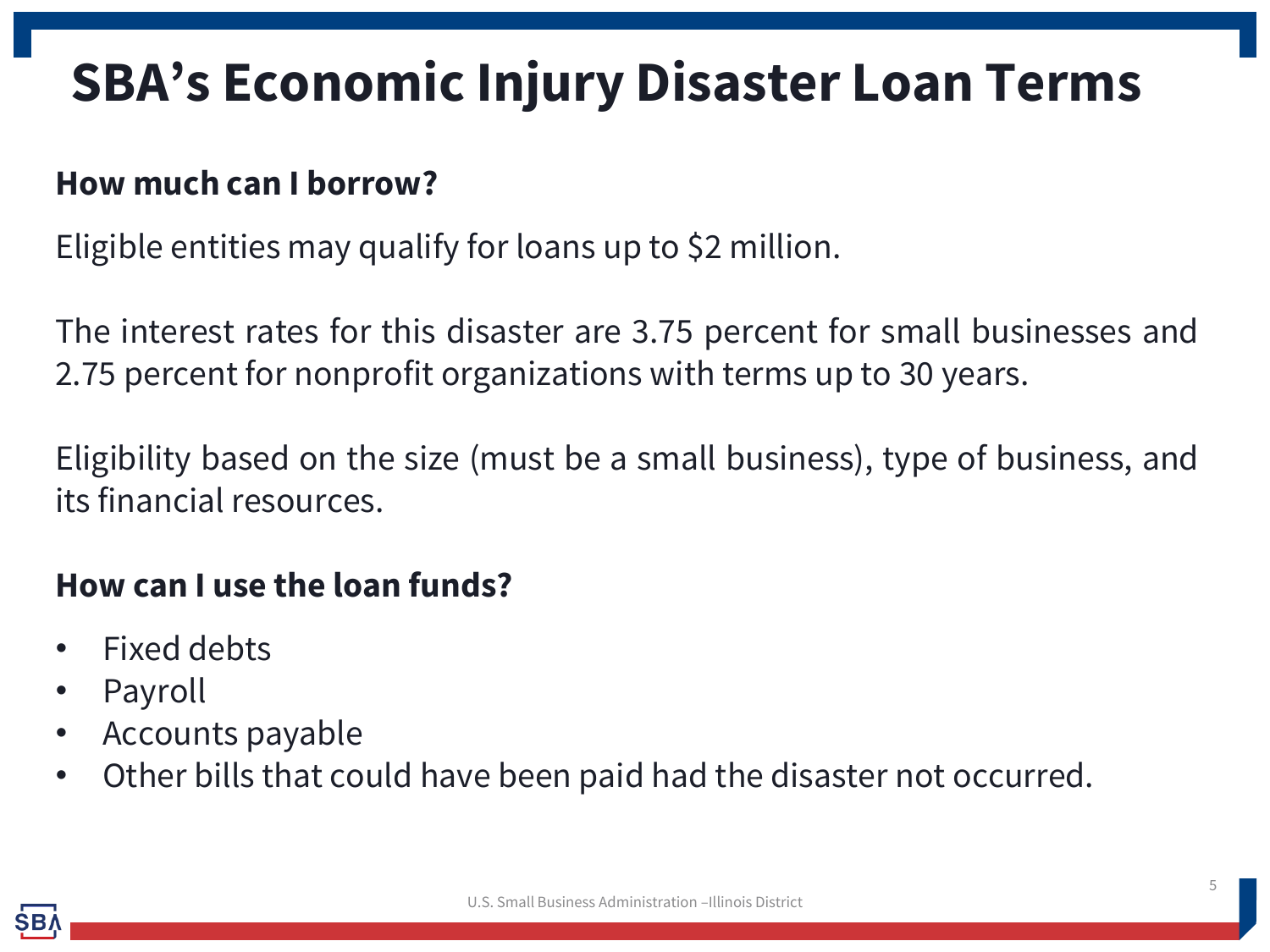## **Economic Injury Disaster Loan Terms**



#### **What are the collateral requirements?**

- Economic Injury Disaster Loans over \$25,000 require collateral.
- SBA takes real estate as collateral when it is available.
- Lack of collateral is not a reason for decline.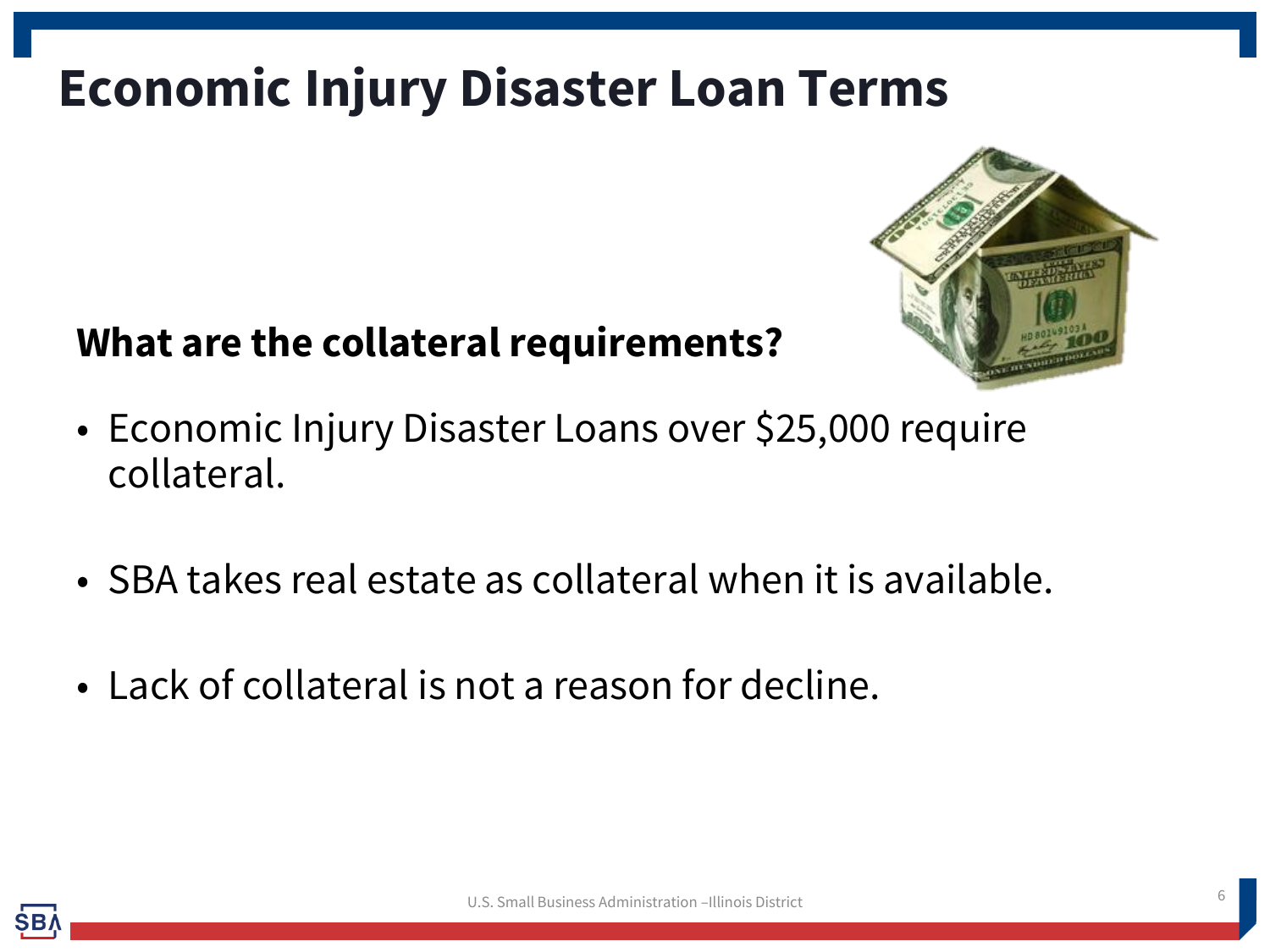# **SBA's Working Capital Loans are Different from Other SBA Loans**

SBA's Economic Injury Disaster Loan (EIDLs) funds come directly from the U.S. Treasury.

Applicants do not go through a bank to apply. Instead apply directly to SBA's Disaster Assistance Program at: [DisasterLoan.sba.gov](https://disasterloan.sba.gov/ela/)

There is no cost to apply.

There is no obligation to take the loan if offered.

The maximum unsecured loan amount is \$25,000.

Applicants can have an existing SBA Disaster Loan and still qualify for an EIDL for this disaster, but the loans cannot be consolidated.

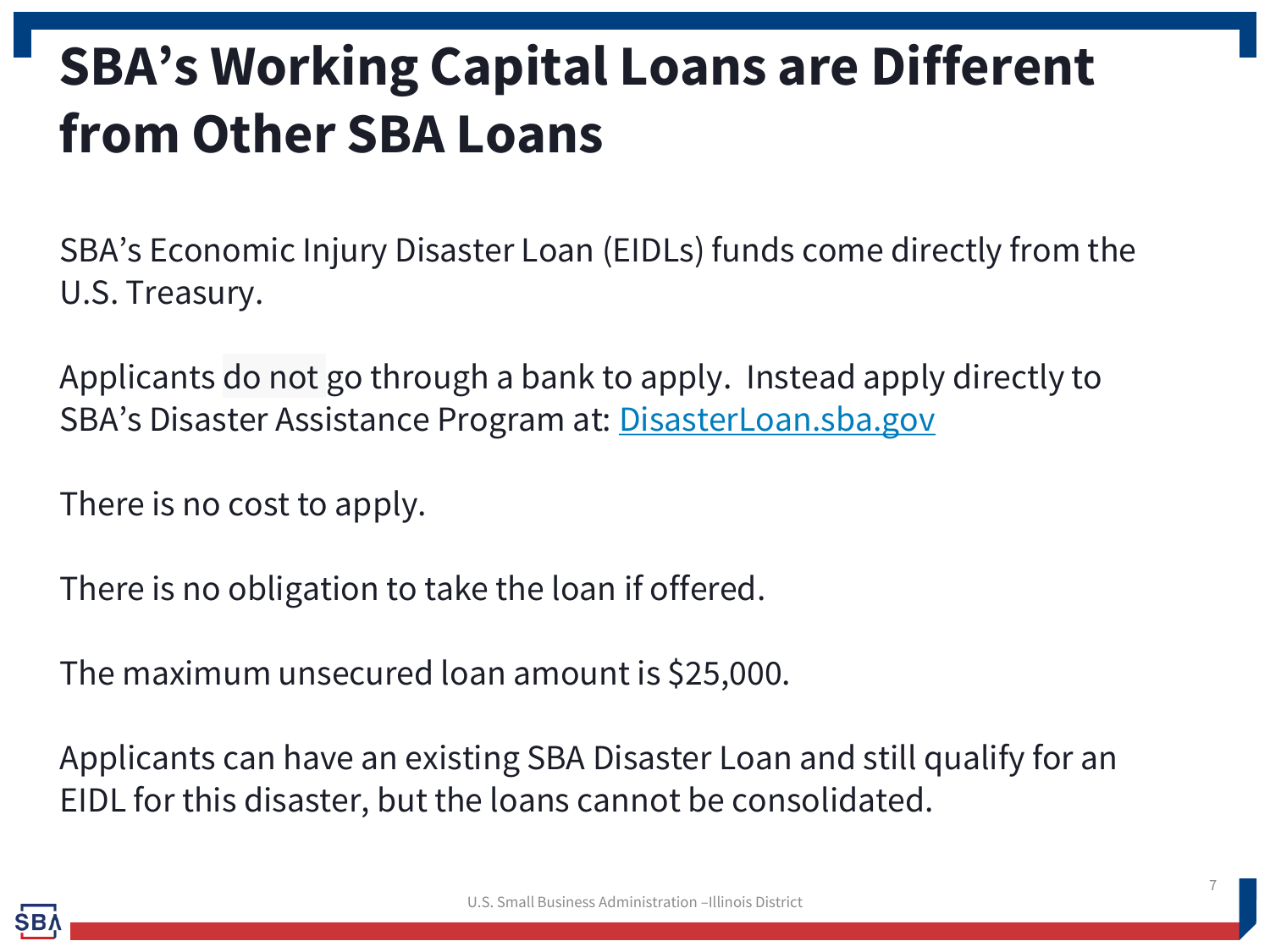# **Basic Filing Requirements**

- Completed SBA loan application (SBA Form 5).
- Tax Information Authorization (IRS Form 4506T) for the applicant, principals and affiliates.
- Complete copies of the most recent Business Federal Income Tax Return.
- Schedule of Liabilities (SBA Form 2202).
- Personal Financial Statement (SBA Form 413).
- Other Information may be requested.



*\*Although a paper application and forms are acceptable, filing electronically is easier, faster and more accurate.*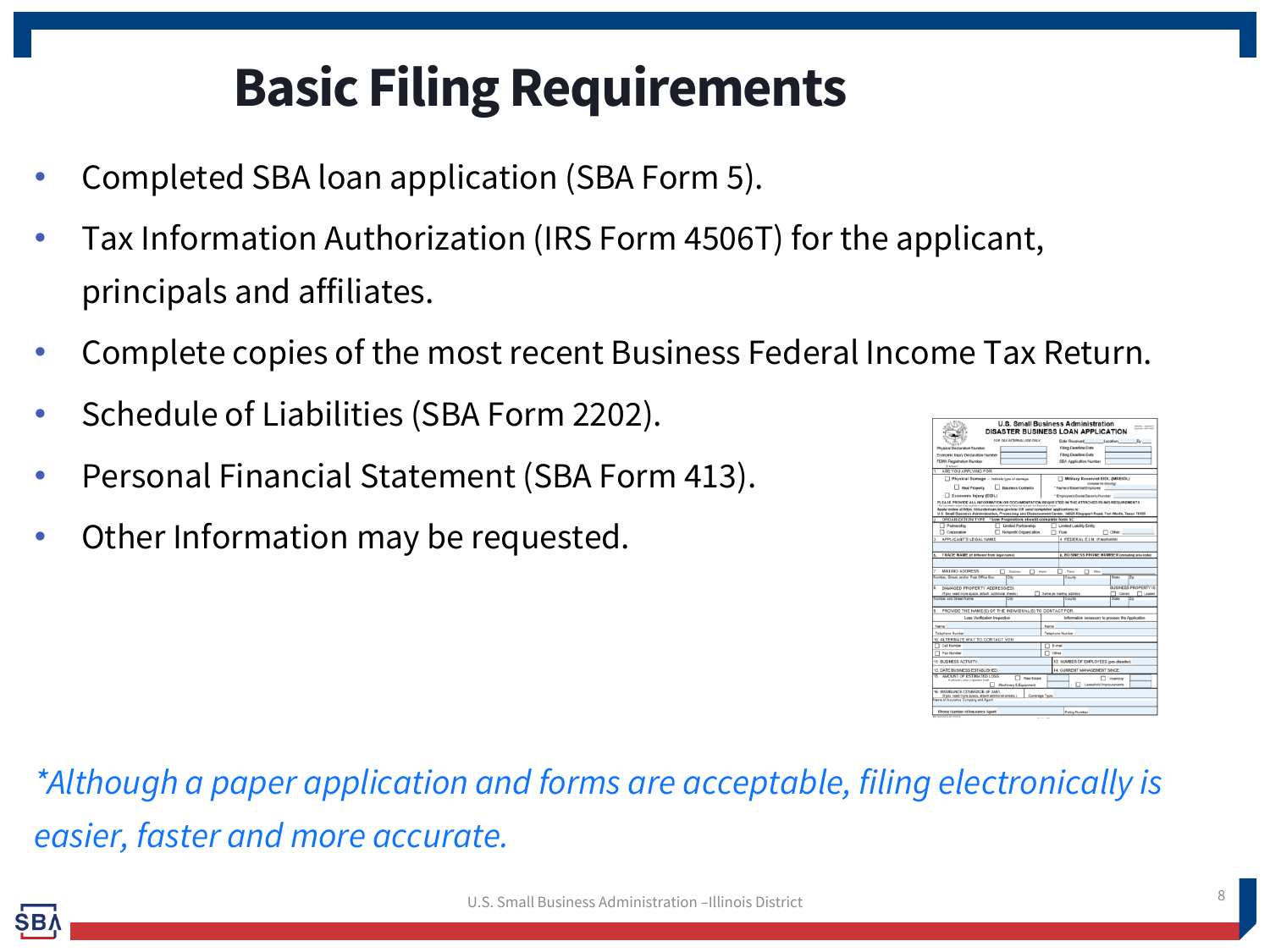# **Additional Filing Requirements**



### **Other information that may be requested:**

- Most recent personal Federal income tax returns including all schedules, of for principals, general partners or managing member, and affiliates.
- If the most recent Federal income tax return has not been filed, a year-end profit-and-loss statement and balance sheet for that tax year .
- A current year-to-date profit-and-loss statement .
- Additional Filing Requirements (SBA Form 1368) providing monthly sales figures. (This is especially important for Economic Injury Disaster Loans.)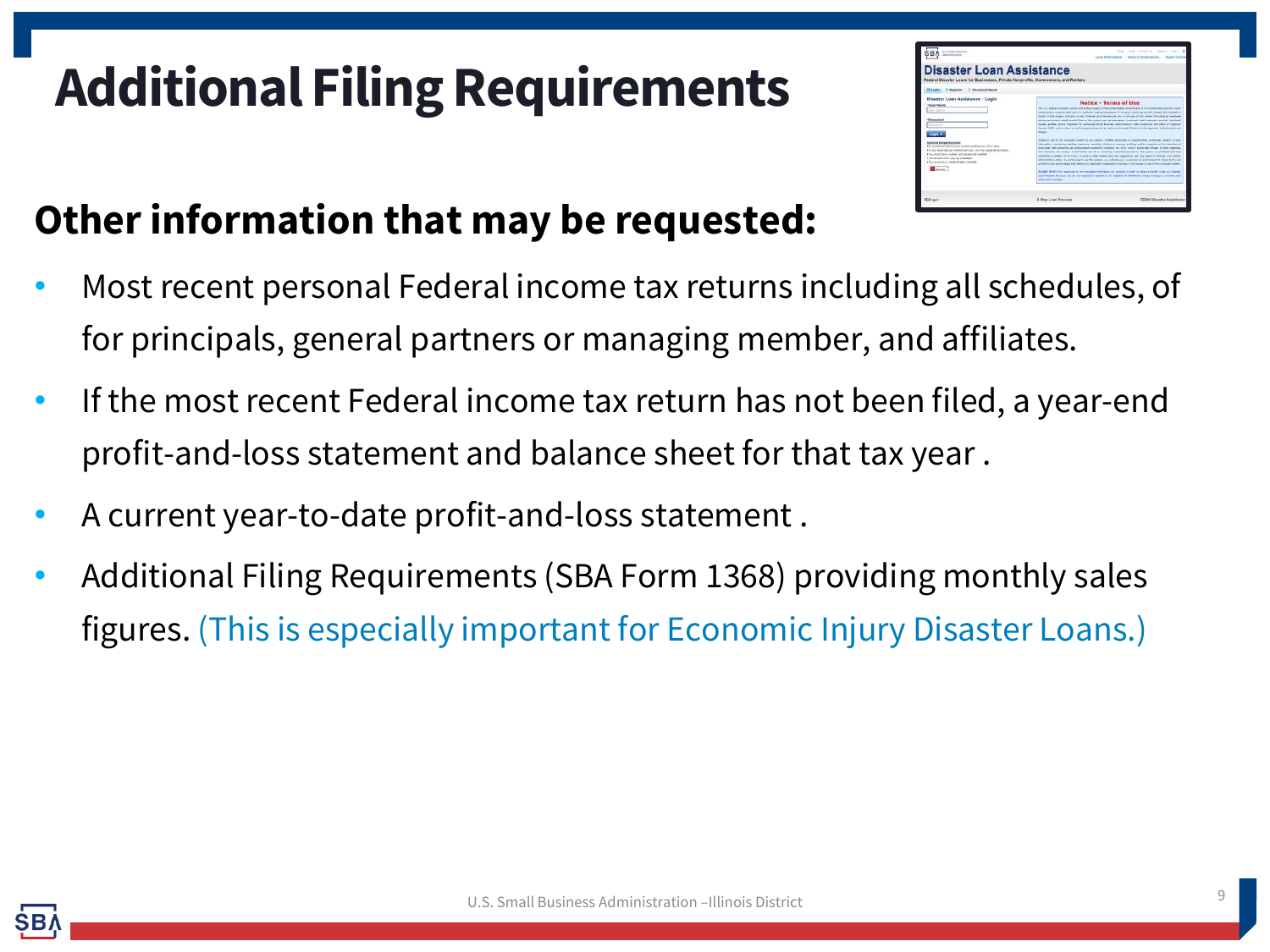## **Ineligible Entities**

#### **What are some of the businesses that are ineligible for an Economic Injury Disaster Loan?**

- Agricultural Enterprises -If the primary activity of the business (including its affiliates) is as defined in Section 18(b)(1) of the Small Business Act, neither the business nor its affiliates are eligible for EIDL assistance.
- Religious Organizations
- Charitable Organizations
- Gambling Concerns (Ex: Concerns that derive more that 1/3 of their annual gross revenue from legal gambling activities)
- Casinos & Racetracks (Ex: Businesses whose purpose for being is gambling (e.g., casinos, racetracks, poker parlors, etc.) are not eligible for EIDL assistance regardless of 1/3 criteria above.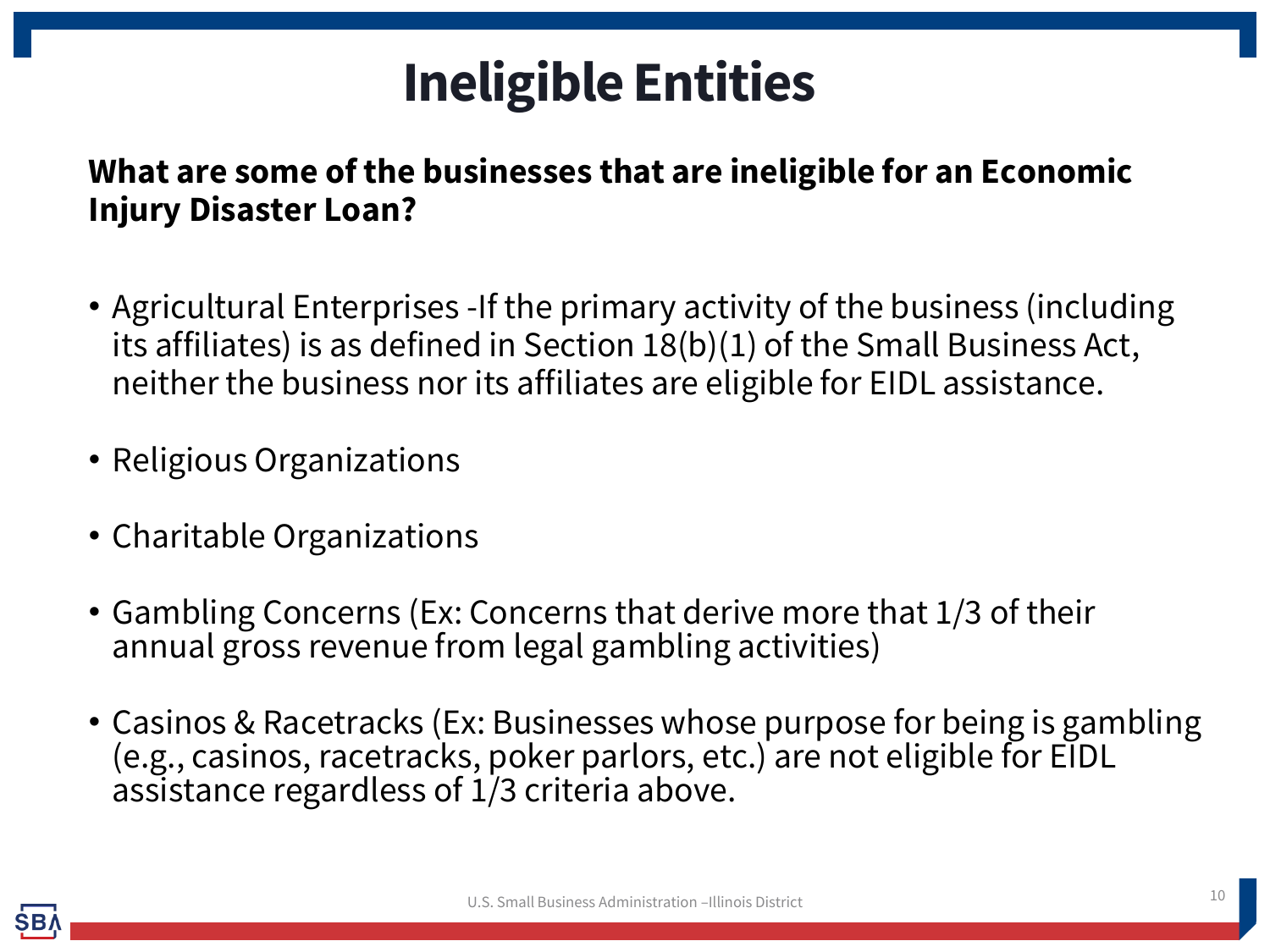

### **How to Apply**

**SBA's Customer Service Representatives are ready to serve.**

- Electronic Loan Application (ELA) at <https://disasterloan.sba.gov/ela>.
- Paper loan applications can be downloaded from [www.sba.gov/](http://www.sba.gov/)disaster. Completed applications should be mailed to: U.S. Small Business Administration, Processing and Disbursement Center, 14925 Kingsport Road, Fort Worth, TX 76155 (Not recommended).
- Disaster loan information and application forms may also be obtained by calling the SBA's Customer Service Center at 800-659-2955 (800-877-8339 for the deaf and hard-of-hearing) or by sending an email to [disastercustomerservice@sba.gov](mailto:disastercustomerservice@sba.gov).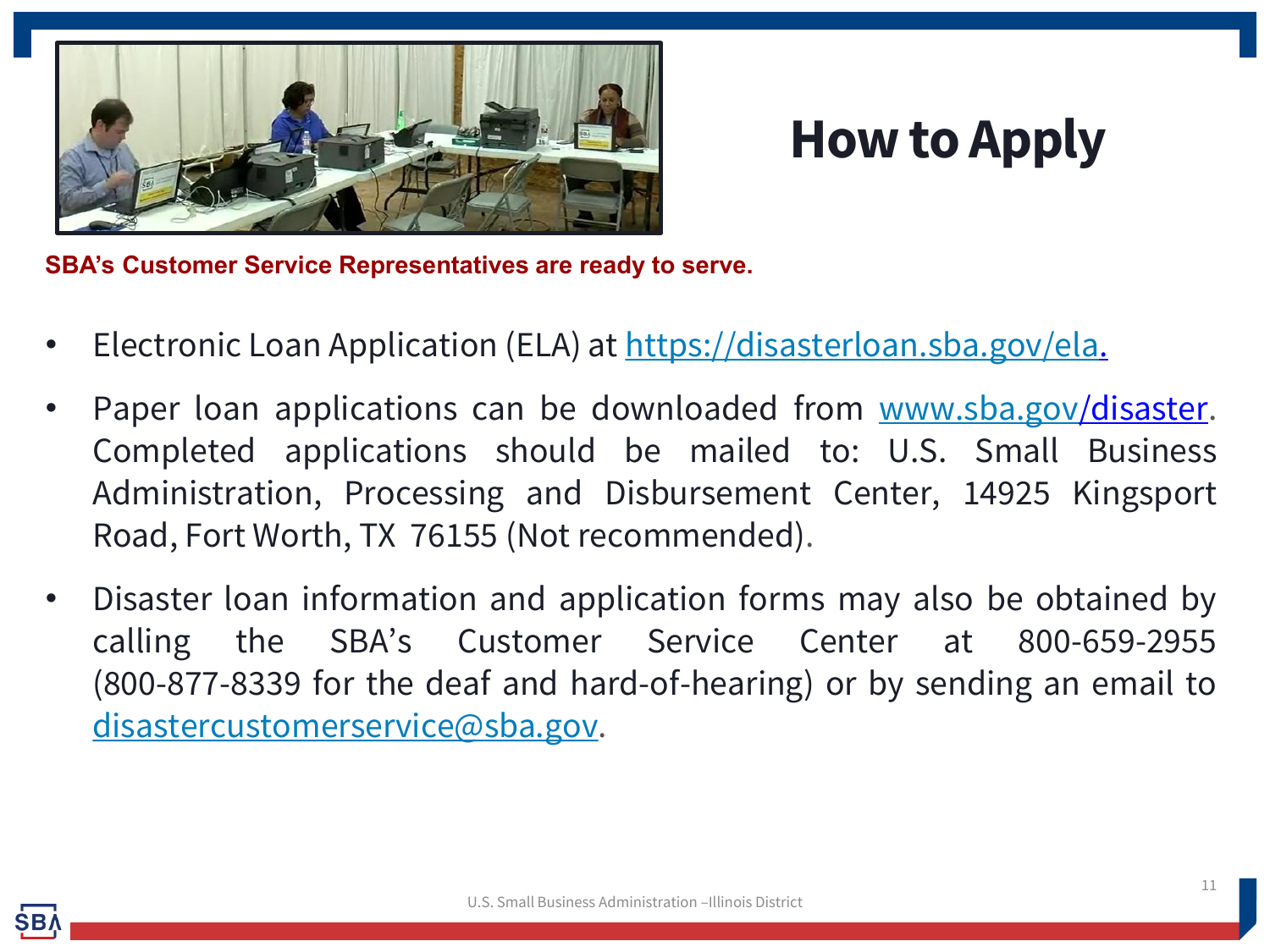### **Assistance From SBA Partners**

Free assistance with reconstructing financial records, preparing financial statements and submitting the loan application is available from any of SBA's partners: Small Business Development Centers (SBDCs), SCORE, Women's Business Centers (WBC), and Veteran's Business Outreach Centers and local Chambers of Commerce.

For the nearest office, visit: <https://www.sba.gov/local-assistance>

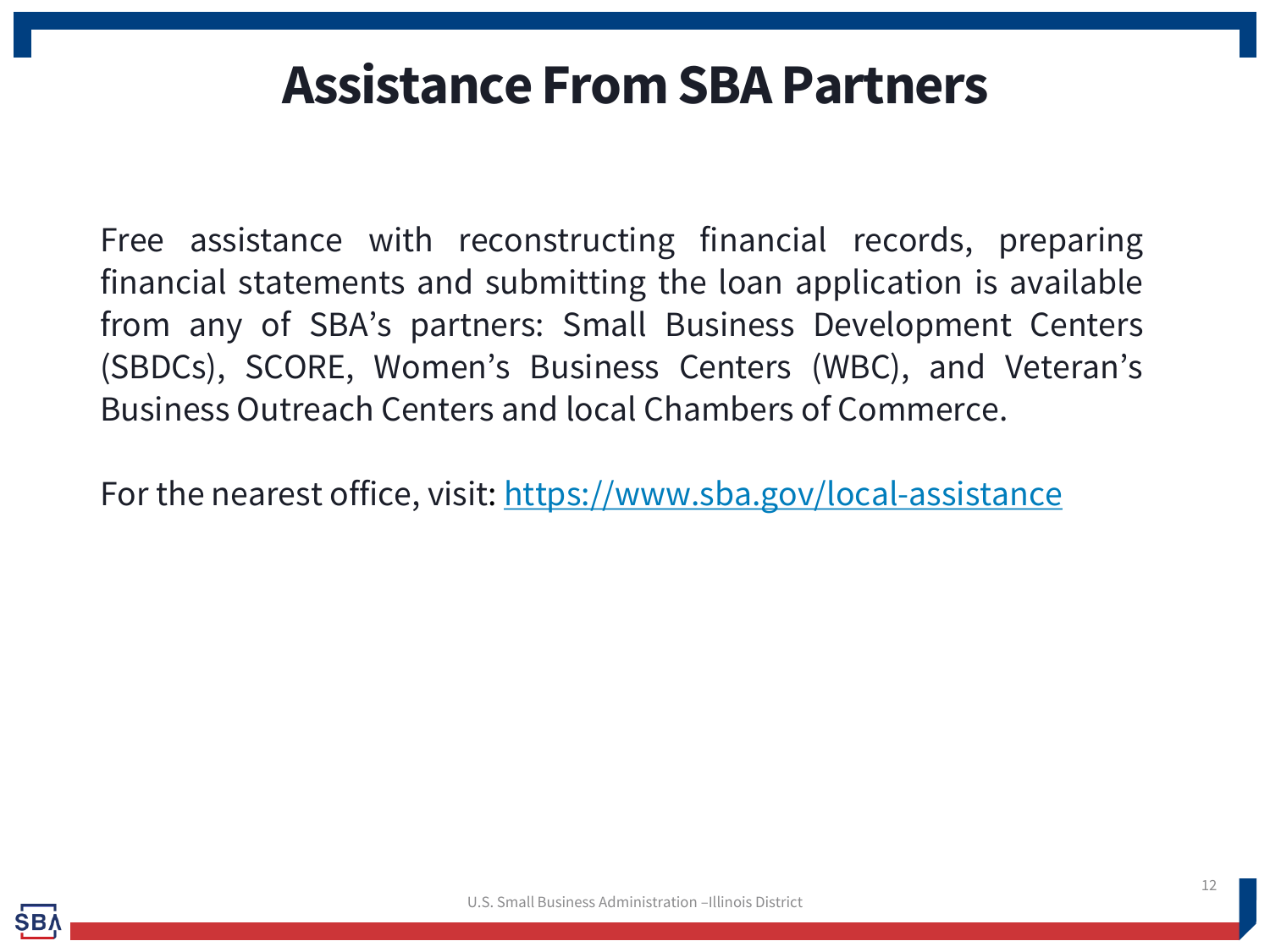## **Submit Your Application As Soon As Possible**

Recheck the filing requirements to ensure that all the needed information is submitted.

The biggest reason for delays in processing is due to missing information. Make sure to complete all filing requirements before submitting the application and forms.

If more funds are needed, applicants can submit supporting documents and a request for an increase. If less funds are needed, applicants can request a reduction in the loan amount.

If the loan request is denied, the applicant will be given up to six months in which to provide new information and submit a written request for reconsideration.